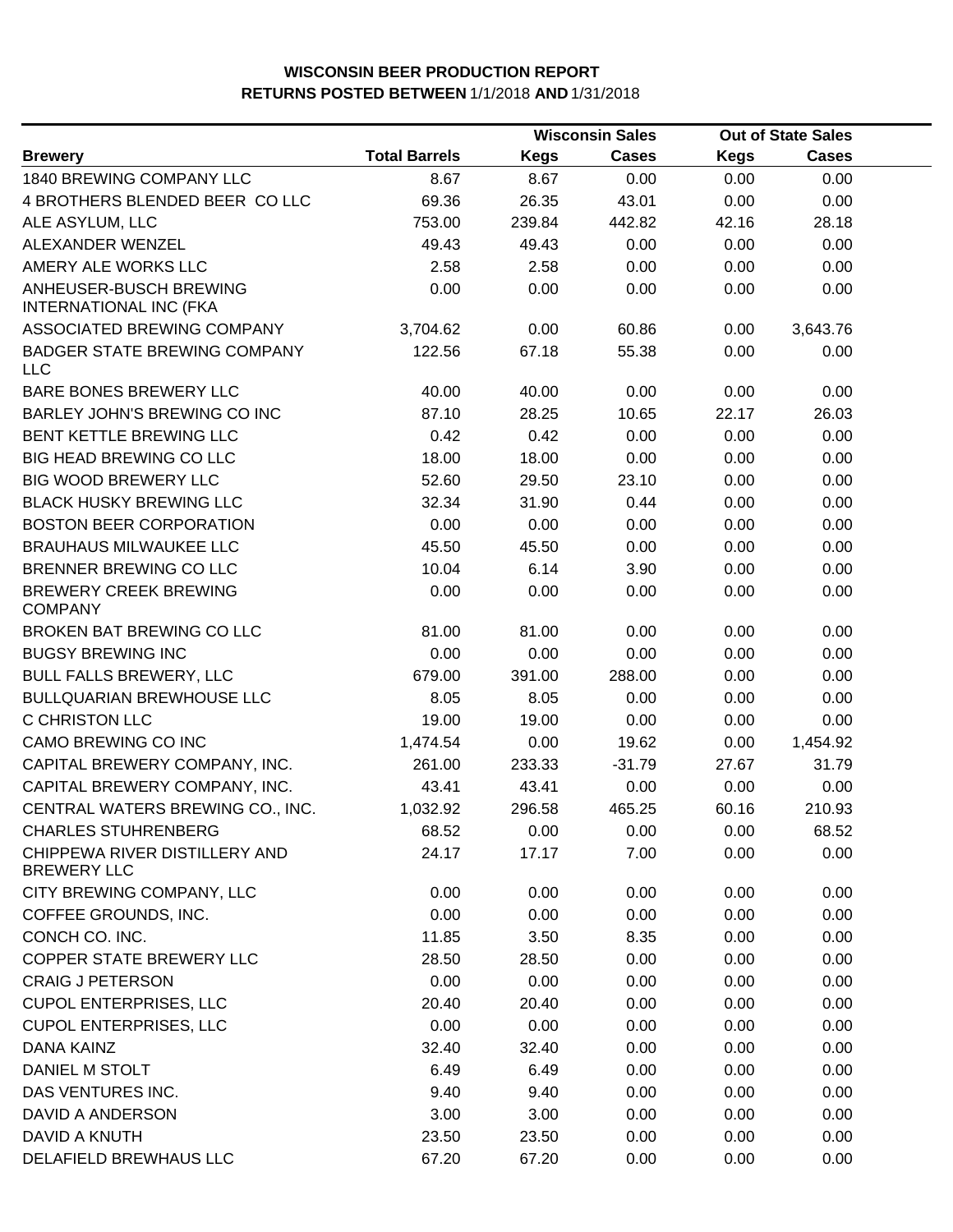|                                                            |                      |             | <b>Wisconsin Sales</b> |             | <b>Out of State Sales</b> |  |
|------------------------------------------------------------|----------------------|-------------|------------------------|-------------|---------------------------|--|
| <b>Brewery</b>                                             | <b>Total Barrels</b> | <b>Kegs</b> | <b>Cases</b>           | <b>Kegs</b> | Cases                     |  |
| <b>DENNIS E ERB</b>                                        | 3.00                 | 3.00        | 0.00                   | 0.00        | 0.00                      |  |
| DIAGEO AMERICAS SUPPLY INC                                 | 7,206.73             | 0.00        | 0.00                   | 0.00        | 7,206.73                  |  |
| DISTRICT 14 CRAFT BREWING LLC                              | 0.00                 | 0.00        | 0.00                   | 0.00        | 0.00                      |  |
| DOOR COUNTY BREWING CO LLC                                 | 12.00                | 12.00       | 0.00                   | 0.00        | 0.00                      |  |
| DOOR COUNTY BREWING CO LLC                                 | 135.00               | 135.00      | 0.00                   | 0.00        | 0.00                      |  |
| <b>DUBUQUE BREWING &amp; MALTING</b><br><b>COMPANY LLC</b> | 5.66                 | 0.00        | 0.00                   | 3.50        | 2.16                      |  |
| EAGLE TRACE BREWING COMPANY<br><b>LLC</b>                  | 8.25                 | 7.49        | 0.76                   | 0.00        | 0.00                      |  |
| EAGLE TRACE BREWING COMPANY<br>LLC                         | 0.00                 | 0.00        | 0.00                   | 0.00        | 0.00                      |  |
| <b>EGR LLC</b>                                             | 0.00                 | 0.00        | 0.00                   | 0.00        | 0.00                      |  |
| ENLIGHTENED BREWING COMPANY<br>LLC.                        | 14.83                | 14.83       | 0.00                   | 0.00        | 0.00                      |  |
| <b>ESSER DISTRIBUTING CO INC</b>                           | 0.00                 | 0.00        | 0.00                   | 0.00        | 0.00                      |  |
| EVANS BREWING COMPANY INC                                  | 610.50               | 0.00        | 0.00                   | 0.00        | 610.50                    |  |
| FK&P, LLC                                                  | 0.00                 | 0.00        | 0.00                   | 0.00        | 0.00                      |  |
| <b>FERMENTORIUM BEVERAGE</b><br><b>COMPANY LLC</b>         | 61.64                | 41.09       | 20.55                  | 0.00        | 0.00                      |  |
| FFATS BREWING COMPANY, LLC                                 | 5.98                 | 5.98        | 0.00                   | 0.00        | 0.00                      |  |
| FIFTH WARD BREWING COMPANY LLC                             | 26.27                | 26.27       | 0.00                   | 0.00        | 0.00                      |  |
| FIVE STAR BREWING CO INC.                                  | 692.58               | 0.00        | 20.95                  | 0.00        | 671.63                    |  |
| FOX RIVER BREWING COMPANY, LLC                             | 90.94                | 90.94       | 0.00                   | 0.00        | 0.00                      |  |
| <b>FRESAR INC</b>                                          | 0.42                 | 0.42        | 0.00                   | 0.00        | 0.00                      |  |
| <b>FULTON LLC</b>                                          | 24.23                | 10.00       | 14.23                  | 0.00        | 0.00                      |  |
| <b>GATHERING PLACE BREWING</b><br><b>COMPANY LLC</b>       | 46.20                | 46.20       | 0.00                   | 0.00        | 0.00                      |  |
| GD3, LLC                                                   | 117.30               | 117.30      | 0.00                   | 0.00        | 0.00                      |  |
| GD4, LLC                                                   | 59.30                | 59.30       | 0.00                   | 0.00        | 0.00                      |  |
| <b>GEORGE BREGAR</b>                                       | 62.00                | 62.00       | 0.00                   | 0.00        | 0.00                      |  |
| GJS SALES, INC.                                            | 32.66                | 0.00        | 32.66                  | 0.00        | 0.00                      |  |
| <b>GOOD CITY BREWING LLC</b>                               | 281.95               | 144.37      | 137.58                 | 0.00        | 0.00                      |  |
| <b>GRANITE CITY RESTAURANT</b><br>OPERATIONS INC           | 13.10                | 13.10       | 0.00                   | 0.00        | 0.00                      |  |
| <b>GRANT PAULY</b>                                         | 609.42               | 186.75      | 385.33                 | 16.00       | 21.34                     |  |
| <b>GRAY BREWING CO.</b>                                    | 126.05               | 68.50       | 22.58                  | 9.50        | 25.47                     |  |
| <b>GREEN BAY BREWING COMPANY</b>                           | 350.33               | 188.05      | 156.30                 | 2.50        | 3.48                      |  |
| <b>GREENVIEW BREWING LLC</b>                               | 20.58                | 11.97       | 8.61                   | 0.00        | 0.00                      |  |
| <b>GUY R LILJA</b>                                         | 0.00                 | 0.00        | 0.00                   | 0.00        | 0.00                      |  |
| HANSON BREWING COMPANY LLC                                 | 0.00                 | 0.00        | 0.00                   | 0.00        | 0.00                      |  |
| HILLSBORO BREWING COMPANY LLC                              | 107.89               | 107.89      | 0.00                   | 0.00        | 0.00                      |  |
| HOP & BARREL BREWING COMPANY,<br><b>LLC</b>                | 42.00                | 42.00       | 0.00                   | 0.00        | 0.00                      |  |
| HOP HAUS BREWING COMPANY LLC                               | 140.00               | 140.00      | 0.00                   | 0.00        | 0.00                      |  |
| HOP HAUS BREWING COMPANY LLC                               | 13.00                | 13.00       | 0.00                   | 0.00        | 0.00                      |  |
| HORNELL BREWING CO INC                                     | 5,784.83             | 0.00        | 0.00                   | 0.00        | 5,784.83                  |  |
| <b>HOUSE OF BREWS LLC</b>                                  | 5.25                 | 5.25        | 0.00                   | 0.00        | 0.00                      |  |
| <b>ISAAC SHOWAKI</b>                                       | 167.43               | 60.50       | 106.93                 | 0.00        | 0.00                      |  |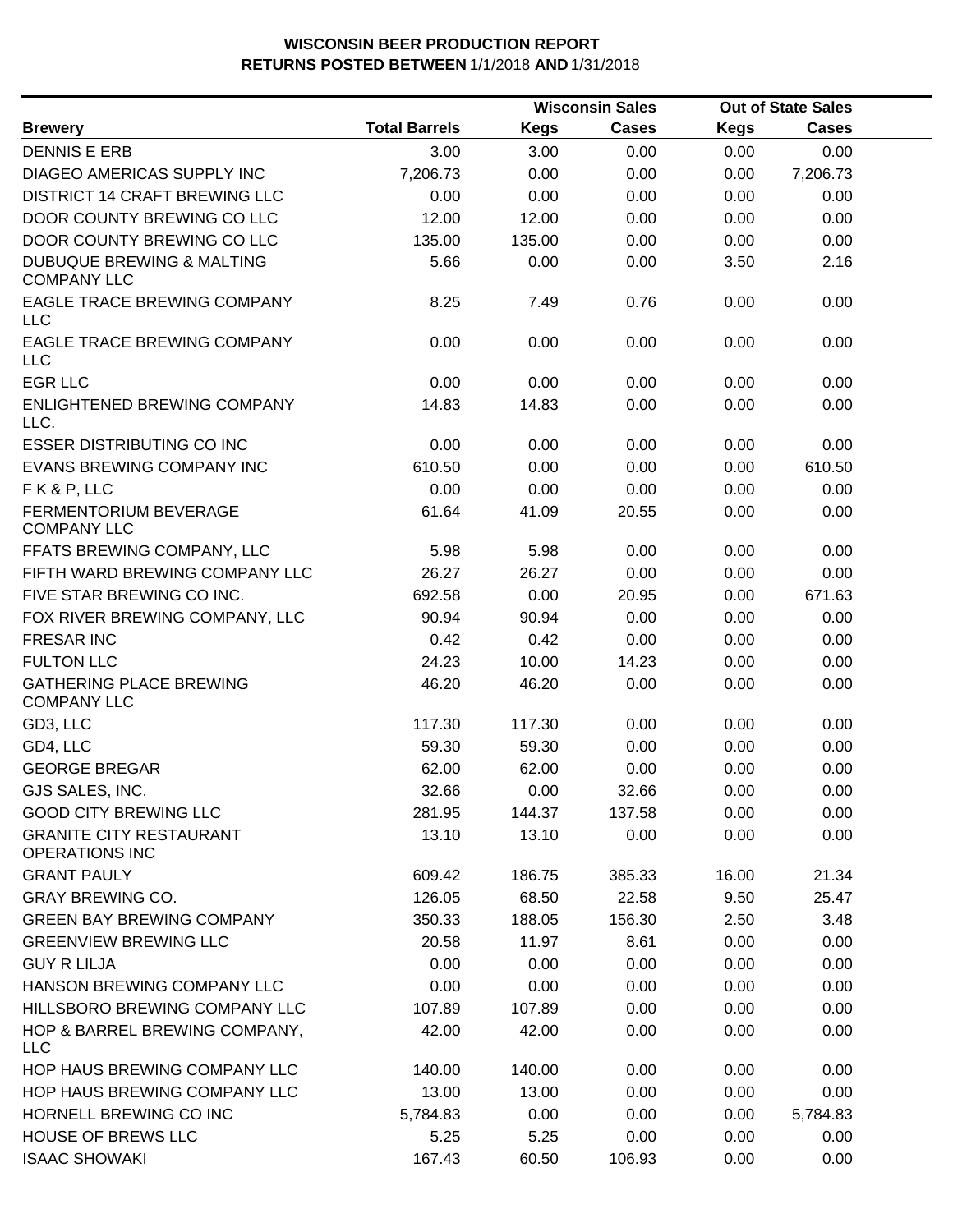|                                             |                      |             | <b>Wisconsin Sales</b> |             | <b>Out of State Sales</b> |  |
|---------------------------------------------|----------------------|-------------|------------------------|-------------|---------------------------|--|
| <b>Brewery</b>                              | <b>Total Barrels</b> | <b>Kegs</b> | <b>Cases</b>           | <b>Kegs</b> | <b>Cases</b>              |  |
| <b>JEAN M LANE</b>                          | 24.52                | 24.52       | 0.00                   | 0.00        | 0.00                      |  |
| <b>JEREMY BEACH</b>                         | 0.00                 | 0.00        | 0.00                   | 0.00        | 0.00                      |  |
| <b>JOHN JAGEMANN</b>                        | 0.00                 | 0.00        | 0.00                   | 0.00        | 0.00                      |  |
| KARBEN4 BREWING LLC                         | 749.19               | 268.64      | 480.55                 | 0.00        | 0.00                      |  |
| KATCHEVER & CO LLC                          | 280.25               | 109.22      | 171.03                 | 0.00        | 0.00                      |  |
| KELLERMEISTER BEVERAGES, LLC                | 16.58                | 16.58       | 0.00                   | 0.00        | 0.00                      |  |
| <b>KUL BREWING LLC</b>                      | 674.33               | 31.00       | 643.33                 | 0.00        | 0.00                      |  |
| LACROSSE BREWING LLC                        | $-2,715.17$          | 6.00        | $-3,224.01$            | 0.00        | 502.84                    |  |
| LAKEFRONT BREWERY, INC.                     | 3,213.13             | 1,141.44    | 1,545.80               | 109.64      | 416.25                    |  |
| LAKEFRONT BREWERY, INC.                     | 0.00                 | 0.00        | 0.00                   | 0.00        | 0.00                      |  |
| LAKEWALK BREWERY AND CAFE<br><b>COMPANY</b> | 38.00                | 38.00       | 0.00                   | 0.00        | 0.00                      |  |
| LAZY MONK BREWING LLC                       | 66.01                | 40.33       | 25.68                  | 0.00        | 0.00                      |  |
| LEE BURGESS                                 | 0.00                 | 0.00        | 0.00                   | 0.00        | 0.00                      |  |
| LEFFEL ROOTS, LLC                           | 0.00                 | 0.00        | 0.00                   | 0.00        | 0.00                      |  |
| <b>LEVI FUNK</b>                            | 28.81                | 8.16        | 20.65                  | 0.00        | 0.00                      |  |
| LHM BREW PUB, LLC                           | 18.40                | 18.40       | 0.00                   | 0.00        | 0.00                      |  |
| LIKE MINDS BREWING LLC                      | 10.00                | 10.00       | 0.00                   | 0.00        | 0.00                      |  |
| <b>LOST ISLAND WINE LLC</b>                 | 4.26                 | 4.26        | 0.00                   | 0.00        | 0.00                      |  |
| LUCETTE BREWING COMPANY LLC                 | 74.78                | 59.25       | 15.53                  | 0.00        | 0.00                      |  |
| LUCKYS 1313 BREW PUB INVESTOR<br><b>LLC</b> | 0.00                 | 0.00        | 0.00                   | 0.00        | 0.00                      |  |
| LUCKYS 1313 BREW PUB INVESTOR<br><b>LLC</b> | 0.00                 | 0.00        | 0.00                   | 0.00        | 0.00                      |  |
| LUCKYS 1313 BREW PUB INVESTOR<br><b>LLC</b> | 0.00                 | 0.00        | 0.00                   | 0.00        | 0.00                      |  |
| <b>MARK ANTHONY BREWING INC</b>             | 59,998.09            | 0.00        | 22,450.98              | 0.00        | 37,547.11                 |  |
| <b>MARK L BALLERING</b>                     | 0.00                 | 0.00        | 0.00                   | 0.00        | 0.00                      |  |
| <b>MARK RIGGLE</b>                          | 0.00                 | 0.00        | 0.00                   | 0.00        | 0.00                      |  |
| MATTHEW J GEARY                             | 27.29                | 16.32       | 10.97                  | 0.00        | 0.00                      |  |
| MCZ'S BREWING, LLC                          | 5.80                 | 5.80        | 0.00                   | 0.00        | 0.00                      |  |
| MELMS BREWING COMPANY INC                   | 0.00                 | 0.00        | 0.00                   | 0.00        | 0.00                      |  |
| MILLERCOORS LLC                             | 0.00                 | 0.00        | 0.00                   | 0.00        | 0.00                      |  |
| MILWAUKEE BREWING COMPANY                   | 51.10                | 51.10       | 0.00                   | 0.00        | 0.00                      |  |
| MILWAUKEE BREWING COMPANY                   | 685.07               | 235.75      | 409.56                 | 2.00        | 37.76                     |  |
| MINOCQUA BREWING CO INC                     | 44.75                | 44.75       | 0.00                   | 0.00        | 0.00                      |  |
| <b>MISSION BREWERY INC</b>                  | 0.00                 | 0.00        | 0.00                   | 0.00        | 0.00                      |  |
| MOBCRAFT BEER INC                           | 263.29               | 106.79      | 138.69                 | 2.78        | 15.03                     |  |
| <b>MODICUM BREWING LLC</b>                  | 9.20                 | 8.50        | 0.70                   | 0.00        | 0.00                      |  |
| MOOSEJAW PIZZA & BREWING CO LLC             | 70.60                | 58.41       | 12.19                  | 0.00        | 0.00                      |  |
| <b>MOUNTAIN CREST SRL LLC</b>               | 8,218.26             | 7.75        | 584.02                 | 10.00       | 7,616.49                  |  |
| <b>NATHAN R WARNKE</b>                      | 21.38                | 21.38       | 0.00                   | 0.00        | 0.00                      |  |
| NEW GLARUS BREWING COMPANY                  | 15,069.88            | 4,525.50    | 10,544.38              | 0.00        | 0.00                      |  |
| NEW GLARUS BREWING COMPANY                  | 303.77               | 41.75       | 262.02                 | 0.00        | 0.00                      |  |
| NEXT DOOR BREWING LLC                       | 6.00                 | 6.00        | 0.00                   | 0.00        | 0.00                      |  |
| NEXT DOOR BREWING LLC                       | 38.80                | 15.50       | 23.30                  | 0.00        | 0.00                      |  |
| NOBLE ROOTS BREWING COMPANY,                | 28.52                | 28.52       | 0.00                   | 0.00        | 0.00                      |  |
|                                             |                      |             |                        |             |                           |  |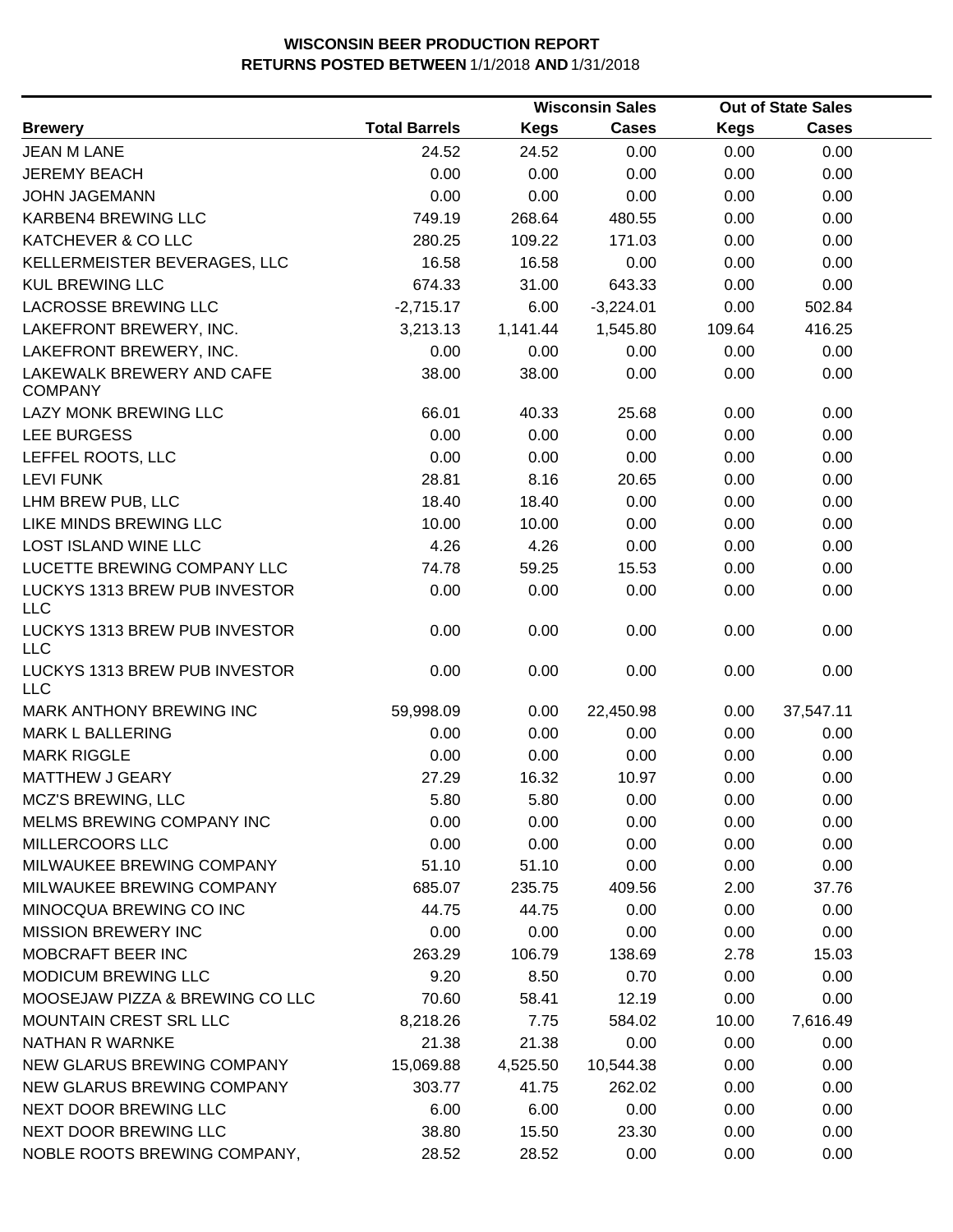|                                            |                      | <b>Wisconsin Sales</b> |              | <b>Out of State Sales</b> |              |  |
|--------------------------------------------|----------------------|------------------------|--------------|---------------------------|--------------|--|
| <b>Brewery</b>                             | <b>Total Barrels</b> | <b>Kegs</b>            | <b>Cases</b> | Kegs                      | <b>Cases</b> |  |
| <b>LLC</b>                                 |                      |                        |              |                           |              |  |
| NORTHWOODS BREWING CORP LLC                | 45.00                | 45.00                  | 0.00         | 0.00                      | 0.00         |  |
| <b>OLIPHANT BREWING LLC</b>                | 28.49                | 28.49                  | 0.00         | 0.00                      | 0.00         |  |
| PABST BREWING COMPANY LLC                  | 0.00                 | 0.00                   | 0.00         | 0.00                      | 0.00         |  |
| PANDORA BREWING INC                        | 0.00                 | 0.00                   | 0.00         | 0.00                      | 0.00         |  |
| PARCHED EAGLE BREWPUB LLC                  | 5.29                 | 5.29                   | 0.00         | 0.00                      | 0.00         |  |
| PATRICK MC INTOSH                          | 0.83                 | 0.00                   | 0.00         | 0.83                      | 0.00         |  |
| PETER H GENTRY                             | 0.00                 | 0.00                   | 0.00         | 0.00                      | 0.00         |  |
| PETER H GENTRY                             | 87.60                | 87.60                  | 0.00         | 0.00                      | 0.00         |  |
| PETER H GENTRY                             | 9.00                 | 9.00                   | 0.00         | 0.00                      | 0.00         |  |
| PETER PETERSON                             | 4.00                 | 4.00                   | 0.00         | 0.00                      | 0.00         |  |
| PETSKULL BREWING COMPANY LLC               | 18.00                | 18.00                  | 0.00         | 0.00                      | 0.00         |  |
| PIGEON RIVER BREWING LLC                   | 65.98                | 16.70                  | 49.28        | 0.00                      | 0.00         |  |
| PITCHFORK BREWING LLC                      | 19.04                | 19.04                  | 0.00         | 0.00                      | 0.00         |  |
| PLYMOUTH BREWING COMPANY LLC               | 17.27                | 17.27                  | 0.00         | 0.00                      | 0.00         |  |
| PORT HURON BREWING COMPANY,<br><b>LLC</b>  | 126.80               | 70.41                  | 56.39        | 0.00                      | 0.00         |  |
| POTOSI BREWING COMPANY                     | 0.00                 | 0.00                   | 0.00         | 0.00                      | 0.00         |  |
| POTOSI BREWING COMPANY                     | 0.00                 | 0.00                   | 0.00         | 0.00                      | 0.00         |  |
| R' NOGGIN BREWING LLC                      | 33.00                | 33.00                  | 0.00         | 0.00                      | 0.00         |  |
| RAIL HOUSE PROPERTIES LLC                  | 23.50                | 0.00                   | 23.50        | 0.00                      | 0.00         |  |
| RAISED GRAIN BREWING COMPANY<br><b>LLC</b> | 59.55                | 58.55                  | 1.00         | 0.00                      | 0.00         |  |
| RAISED GRAIN BREWING COMPANY<br><b>LLC</b> | 0.00                 | 0.00                   | 0.00         | 0.00                      | 0.00         |  |
| RANDOLPH OSKEY                             | 11.90                | 11.90                  | 0.00         | 0.00                      | 0.00         |  |
| RANDYS FUNHUNTERS BREWERY INC              | 12.00                | 12.00                  | 0.00         | 0.00                      | 0.00         |  |
| RED EYE BREWING COMPANY LLC                | 21.45                | 21.45                  | 0.00         | 0.00                      | 0.00         |  |
| REGAL BRAU BREWING COMPANY LLC             | 12,040.16            | 0.00                   | 344.37       | 0.00                      | 11,695.79    |  |
| REVOLVER BREWING LLC                       | 0.00                 | 0.00                   | 0.00         | 0.00                      | 0.00         |  |
| RHINELANDER BREWING CO LLC                 | 2,916.72             | 6.50                   | 234.72       | 0.00                      | 2,675.50     |  |
| RICHARD JOSEPH                             | 0.00                 | 0.00                   | 0.00         | 0.00                      | 0.00         |  |
| RICHARD R TUESCHER                         | 2.00                 | 2.00                   | 0.00         | 0.00                      | 0.00         |  |
| ROBERT A LARSON                            | 213.57               | 73.17                  | 112.71       | 12.66                     | 15.03        |  |
| ROCKY REEF BREWING COMPANY                 | 26.39                | 26.39                  | 0.00         | 0.00                      | 0.00         |  |
| <b>ROGER MILLER</b>                        | 4.19                 | 4.19                   | 0.00         | 0.00                      | 0.00         |  |
| ROWLAND'S CALUMET BREWING CO.,<br>INC.     | 8.00                 | 8.00                   | 0.00         | 0.00                      | 0.00         |  |
| ROWLAND'S CALUMET BREWING CO.,<br>INC.     | 7.00                 | 7.00                   | 0.00         | 0.00                      | 0.00         |  |
| <b>RUSH RIVER BREWING LLC</b>              | 200.88               | 47.29                  | 34.32        | 49.51                     | 69.76        |  |
| <b>RUSTIC VENTURES LLC</b>                 | 0.00                 | 0.00                   | 0.00         | 0.00                      | 0.00         |  |
| <b>RUSTIC VENTURES LLC</b>                 | 0.00                 | 0.00                   | 0.00         | 0.00                      | 0.00         |  |
| SAND CREEK BREWING CO LLC                  | 706.55               | 294.97                 | 306.87       | 69.73                     | 34.98        |  |
| SAWMILL BREWING CO INC                     | 22.65                | 22.65                  | 0.00         | 0.00                      | 0.00         |  |
| SAWMILL LOGGER ENTERPRISES LLC             | 0.00                 | 0.00                   | 0.00         | 0.00                      | 0.00         |  |
| SILVER CREEK BREWING COMPANY               | 9.00                 | 9.00                   | 0.00         | 0.00                      | 0.00         |  |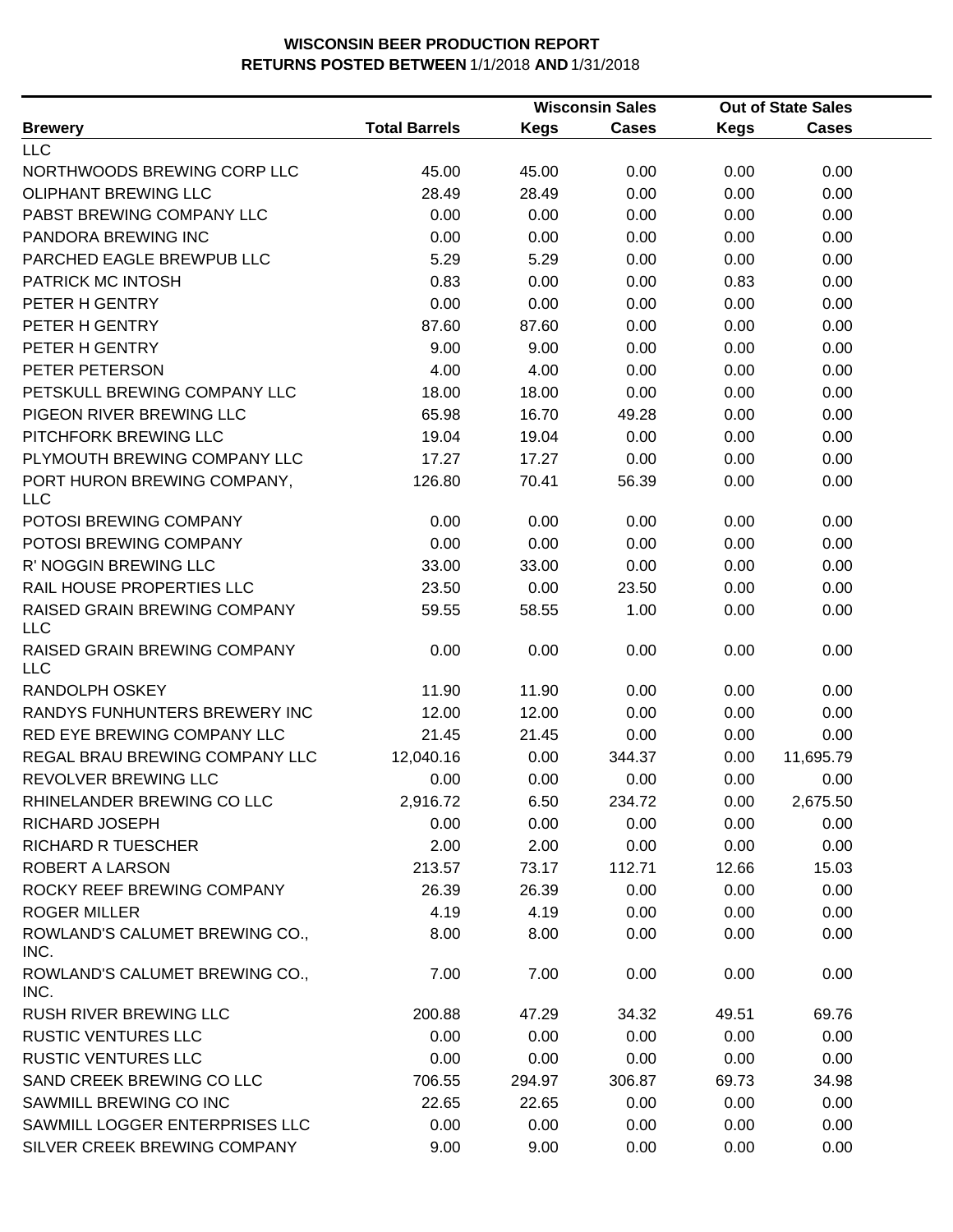|                                                        |                      | <b>Wisconsin Sales</b> |              |             | <b>Out of State Sales</b> |  |
|--------------------------------------------------------|----------------------|------------------------|--------------|-------------|---------------------------|--|
| <b>Brewery</b>                                         | <b>Total Barrels</b> | <b>Kegs</b>            | <b>Cases</b> | <b>Kegs</b> | <b>Cases</b>              |  |
| SLEEMAN BREWING COMPANY USA<br><b>INC</b>              | 22,243.37            | $-1,833.50$            | $-3,627.29$  | 2,624.50    | 25,079.66                 |  |
| <b>SLOCUM LLC</b>                                      | 43.30                | 43.30                  | 0.00         | 0.00        | 0.00                      |  |
| SOME NERVE BREWING COMPANY<br><b>LLC</b>               | 0.00                 | 0.00                   | 0.00         | 0.00        | 0.00                      |  |
| SOUTH SHORE BREWERY, INC.                              | 16.39                | 16.39                  | 0.00         | 0.00        | 0.00                      |  |
| SOUTH SHORE BREWERY, INC.                              | 26.14                | 6.33                   | 6.32         | 6.67        | 6.82                      |  |
| SPB LLC                                                | 4,088.95             | 482.50                 | 1,191.88     | 250.75      | 2,163.82                  |  |
| SPRECHER BREWING COMPANY, INC.                         | 393.79               | 100.34                 | 280.14       | 2.50        | 10.81                     |  |
| STARBOARD BREWING COMPANY LLC                          | 7.00                 | 7.00                   | 0.00         | 0.00        | 0.00                      |  |
| STEELHEAD ALEWORKS LLC                                 | 10.00                | 10.00                  | 0.00         | 0.00        | 0.00                      |  |
| <b>STEPHEN B ZINK</b>                                  | 0.00                 | 0.00                   | 0.00         | 0.00        | 0.00                      |  |
| STILLMANK BREWING COMPANY                              | 95.99                | 49.25                  | 46.74        | 0.00        | 0.00                      |  |
| STONE ARCH BREWPUB INC.                                | 211.77               | 211.77                 | 0.00         | 0.00        | 0.00                      |  |
| SWINGING BRIDGE BREWING<br><b>COMPANY</b>              | 16.50                | 16.50                  | 0.00         | 0.00        | 0.00                      |  |
| SWITCHGEAR BREWING COMPANY<br><b>LLC</b>               | 6.00                 | 6.00                   | 0.00         | 0.00        | 0.00                      |  |
| <b>TERRAPIN BEER COMPANY LLC</b>                       | 905.93               | 3.67                   | 0.00         | 310.00      | 592.26                    |  |
| THE BENJAMIN BEER COMPANY INC                          | 7.00                 | 7.00                   | 0.00         | 0.00        | 0.00                      |  |
| THE BRONX BREWERY, LLC                                 | 0.00                 | 0.00                   | 0.00         | 0.00        | 0.00                      |  |
| THE EXPLORIUM BREWPUB LLC                              | 66.25                | 66.25                  | 0.00         | 0.00        | 0.00                      |  |
| THE GD 2 LLC                                           | 56.68                | 56.68                  | 0.00         | 0.00        | 0.00                      |  |
| THE GREAT DANE PUB AND BREWING<br>COMPANY, INC.        | 135.23               | 135.23                 | 0.00         | 0.00        | 0.00                      |  |
| THE HOPEWELL BREWING COMPANY<br><b>LLC</b>             | 0.00                 | 0.00                   | 0.00         | 0.00        | 0.00                      |  |
| THE LONE GIRL BREWING COMPANY -<br><b>WAUNAKEE LLC</b> | 57.00                | 57.00                  | 0.00         | 0.00        | 0.00                      |  |
| THE MCKENZIE RIVER CORPORATION                         | 0.00                 | 0.00                   | 0.00         | 0.00        | 0.00                      |  |
| THIRD SPACE BREWING LLC                                | 220.12               | 109.00                 | 111.12       | 0.00        | 0.00                      |  |
| THUMB KNUCKLE BREWING COMPANY                          | 0.00                 | 0.00                   | 0.00         | 0.00        | 0.00                      |  |
| TIMOTHY M NELSON                                       | 132.00               | 132.00                 | 0.00         | 0.00        | 0.00                      |  |
| TITLETOWN BREWING CO LLC                               | 305.05               | 151.67                 | 153.38       | 0.00        | 0.00                      |  |
| <b>TOM PORTER</b>                                      | 275.15               | 275.15                 | 0.00         | 0.00        | 0.00                      |  |
| <b>TOPPLING GOLIATH INC</b>                            | 274.83               | 0.00                   | 0.00         | 274.83      | 0.00                      |  |
| TRIBUTE BREWING COMPANY LLC                            | 49.70                | 26.18                  | 23.52        | 0.00        | 0.00                      |  |
| TURTLE STACK BREWERY, LLC                              | 24.33                | 24.33                  | 0.00         | 0.00        | 0.00                      |  |
| UNITED BRANDS COMPANY INC                              | 108.75               | 108.75                 | 0.00         | 0.00        | 0.00                      |  |
| UNIVERSAL SALES INC                                    | 1,843.47             | 5.00                   | 39.99        | 0.00        | 1,798.48                  |  |
| URBAN HARVEST BREWING COMPANY<br><b>LLC</b>            | 11.25                | 11.25                  | 0.00         | 0.00        | 0.00                      |  |
| V3 BREWING COMPANY INC                                 | 0.00                 | 0.00                   | 0.00         | 0.00        | 0.00                      |  |
| <b>VIKING BREW PUB LLC</b>                             | 27.00                | 27.00                  | 0.00         | 0.00        | 0.00                      |  |
| <b>VIKING BREWING</b>                                  | 40.69                | 22.42                  | 18.27        | 0.00        | 0.00                      |  |
| VINTAGE II, INC.                                       | 128.10               | 128.10                 | 0.00         | 0.00        | 0.00                      |  |
| <b>VINTAGE LLC</b>                                     | 0.00                 | 0.00                   | 0.00         | 0.00        | 0.00                      |  |
| WALNUT BREWERY, INC.                                   | 74.10                | 74.10                  | 0.00         | 0.00        | 0.00                      |  |